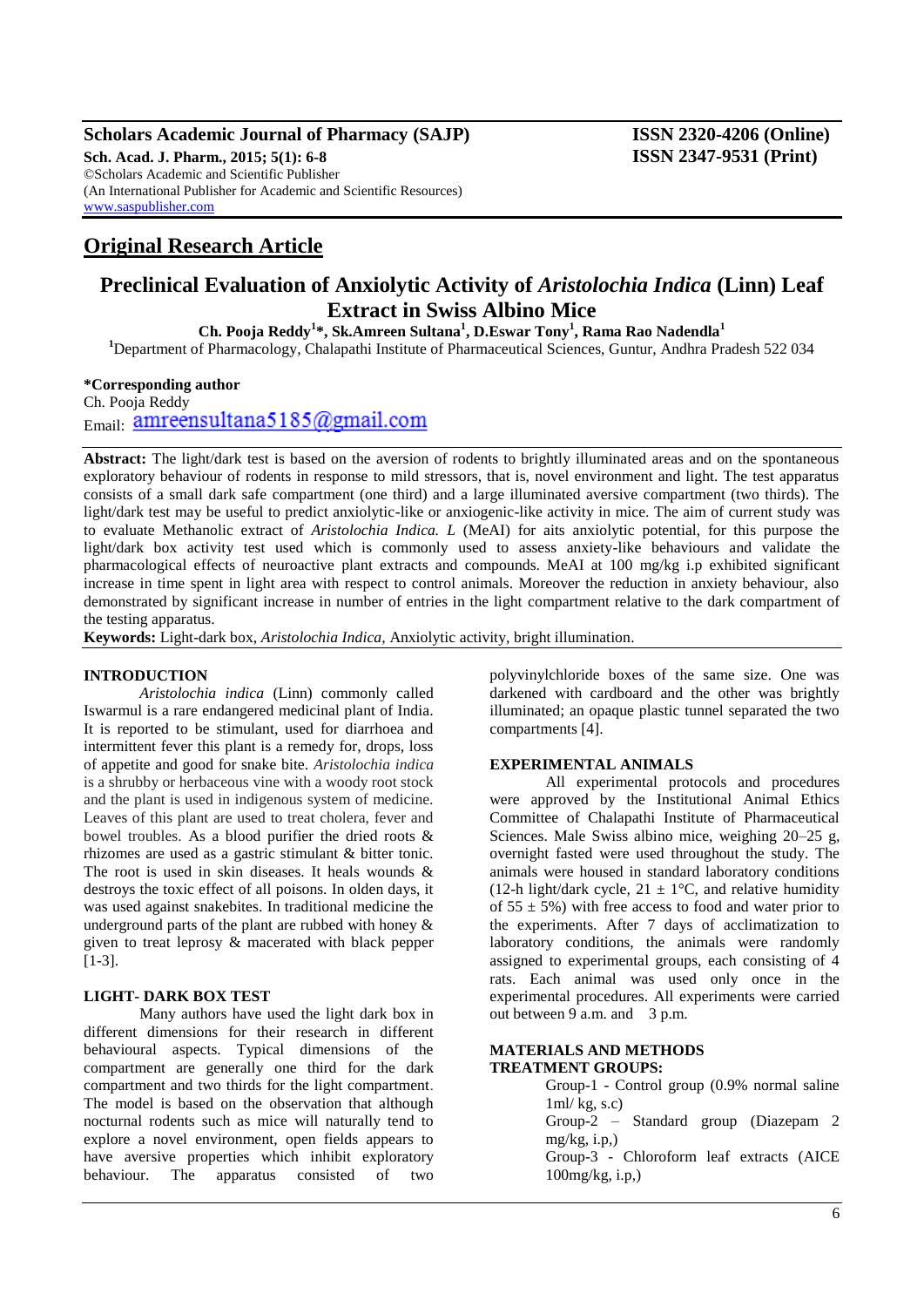## **PROCEDURE:**

Mice were divided into 3 groups. Mice in each group are weighed, marked with picric acid. Each group is kept in different mice cages. The mouse is placed for 05min (300sec) min in a box made of two compartments, one white and lit and the other dark.

Two parameters are recorded.

- The percent of time spent in the lit compartment which is an index of the anxiety-related behaviour. Anxiety is considered to be high if the percent of time spent in the lit compartment is low (i.e.  $<$  50%).
- The number of transitions between compartments. This parameter is an index of anxiety-related behaviour, but also of the motor-exploratory activity. Anxiety is considered to be high if this index is low, indicating a motor inhibition [5-13].

# **RESULTS**

The chloroform leaf extract of *Aristolochia indica* has shown significant anxiolytic effect (Figure No.1 & Table No: 1).

| Table-1: Anti anxiety activity of leaf extract of Aristolochia Indica using the light dark box method for 5min as |
|-------------------------------------------------------------------------------------------------------------------|
| evaluation time.                                                                                                  |

| S.<br>N <sub>0</sub> | <b>Treatmen</b> | Group<br>s    | Time spent in dark box<br>(sec) |     |     |     | Time spent in light box<br>(sec) |     |     |     | Avg. no.<br>of       | Mean $\pm$<br><b>SEM</b> for<br>time | Mean $\pm$<br><b>SEM</b> for   |
|----------------------|-----------------|---------------|---------------------------------|-----|-----|-----|----------------------------------|-----|-----|-----|----------------------|--------------------------------------|--------------------------------|
|                      |                 |               | $\theta$                        | 15  | 30  | 60  | $\theta$                         | 15  | 30  | 60  | light box<br>entries | spent in<br>Light<br><b>Box</b>      | entries in<br><b>Light Box</b> |
| 1                    | Control         | A             | 242                             | 239 | 240 | 220 | 58                               | 61  | 60  | 80  | 4                    |                                      |                                |
|                      |                 | B             | 264                             | 266 | 258 | 255 | 36                               | 34  | 42  | 45  | 5                    | 54.62 $\pm$                          | $3.5 \pm$                      |
|                      |                 | $\mathbf C$   | 228                             | 224 | 203 | 227 | 72                               | 76  | 97  | 73  | 3                    | 10.57                                | 0.645                          |
|                      |                 | D             | 274                             | 271 | 263 | 252 | 26                               | 29  | 37  | 48  | $\overline{c}$       |                                      |                                |
| $\overline{2}$       | Standard        | A             | 142                             | 125 | 112 | 107 | 158                              | 175 | 188 | 193 | 9                    |                                      |                                |
|                      |                 | B             | 163                             | 147 | 115 | 102 | 137                              | 153 | 185 | 198 | 7                    | $173.43 \pm$                         | $7.7 \pm$                      |
|                      |                 | $\mathcal{C}$ | 134                             | 126 | 120 | 121 | 166                              | 174 | 180 | 179 | 6                    | 2.15                                 | 0.75                           |
|                      |                 | D             | 141                             | 132 | 121 | 117 | 159                              | 168 | 179 | 183 | 9                    |                                      |                                |
| 3                    |                 | A             | 117                             | 105 | 96  | 98  | 183                              | 195 | 204 | 202 | 11                   |                                      |                                |
|                      | Chlorofor       | B             | 112                             | 110 | 94  | 81  | 188                              | 190 | 206 | 219 | 9                    | $200.43 \pm$                         | 10.5 $\pm$                     |
|                      | m extract       | C             | 107                             | 91  | 94  | 76  | 193                              | 209 | 206 | 224 | 12                   | 2.72                                 | 0.645                          |
|                      |                 | D             | 115                             | 111 | 96  | 90  | 185                              | 189 | 204 | 210 | 10                   |                                      |                                |



**Fig-1: Determining anxiolytic effect of** *Aristolochia indica* **by considering treatment group on Y-axis and average time spent in light box on X-axis.**

### **CONCLUSION**

As with many experimental protocols, drugs that effect general motor function will affect light/dark performance. Preliminary screening of locomotor

activity such as an open field or an actimeter test appears to be necessary and sufficient for eliminating false positive result. In this current research, it was found that the leaf extract of *Aristolochia indica* has